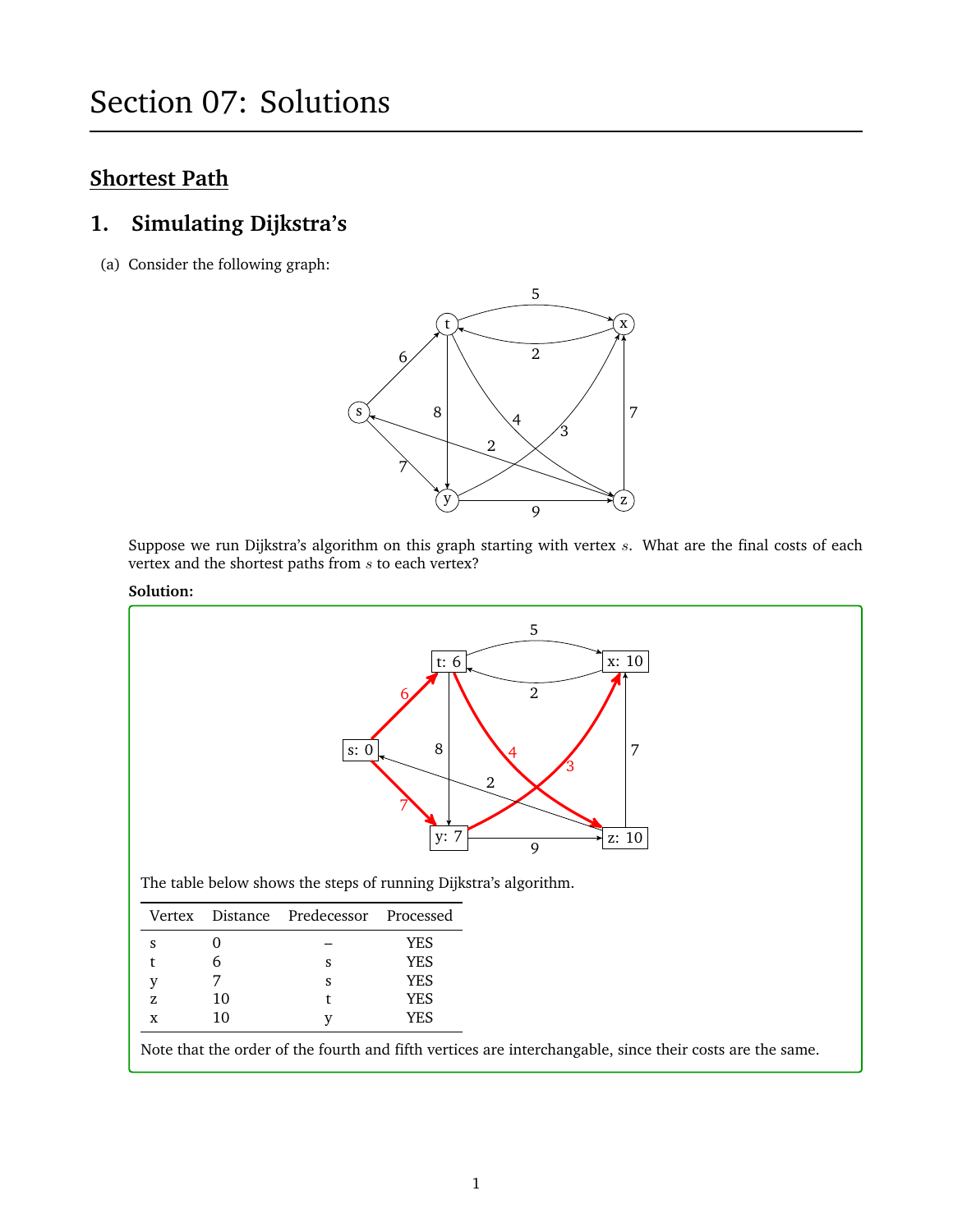(b) Here is another graph. What are the final costs and shortest paths if we run Dijkstra's starting on node  $A$ ?



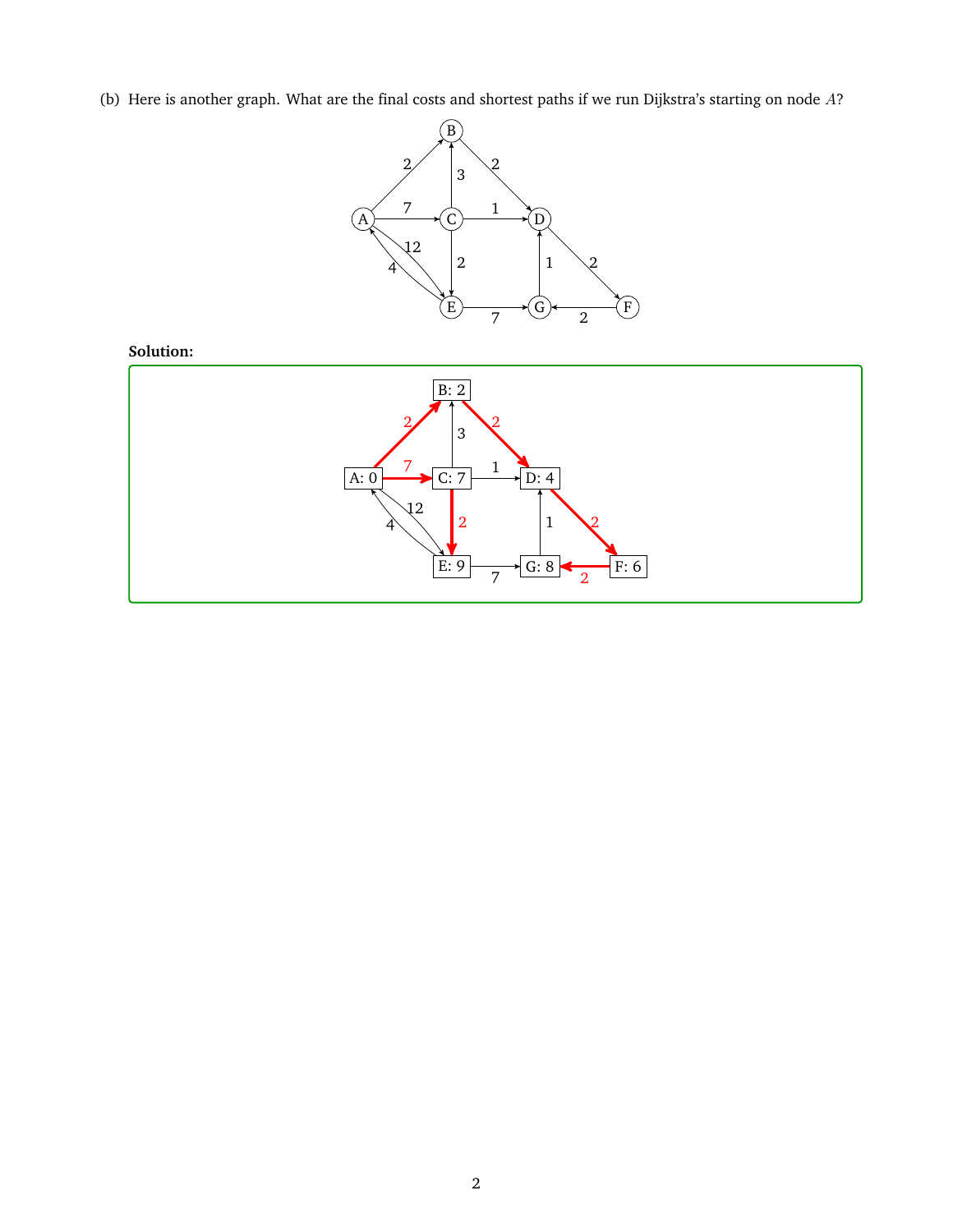(c) Suppose that you are at **a** and you are planning your escape from a bunch of hungry velociraptors (edge weights represent the expected number of velociraptors you will meet on this path). Run Dijkstra's Algorithm to find the **lengths** of the shortest paths (fewest number of velociraptors met) from **a** to each of the other vertices. Remember to store the path variable and list the order vertices are added to the known set. **What's the order added to known set:**



## **A\* search**

For the graph below, let  $h(u, v)$  be the value returned by the heuristic for any nodes u and v.

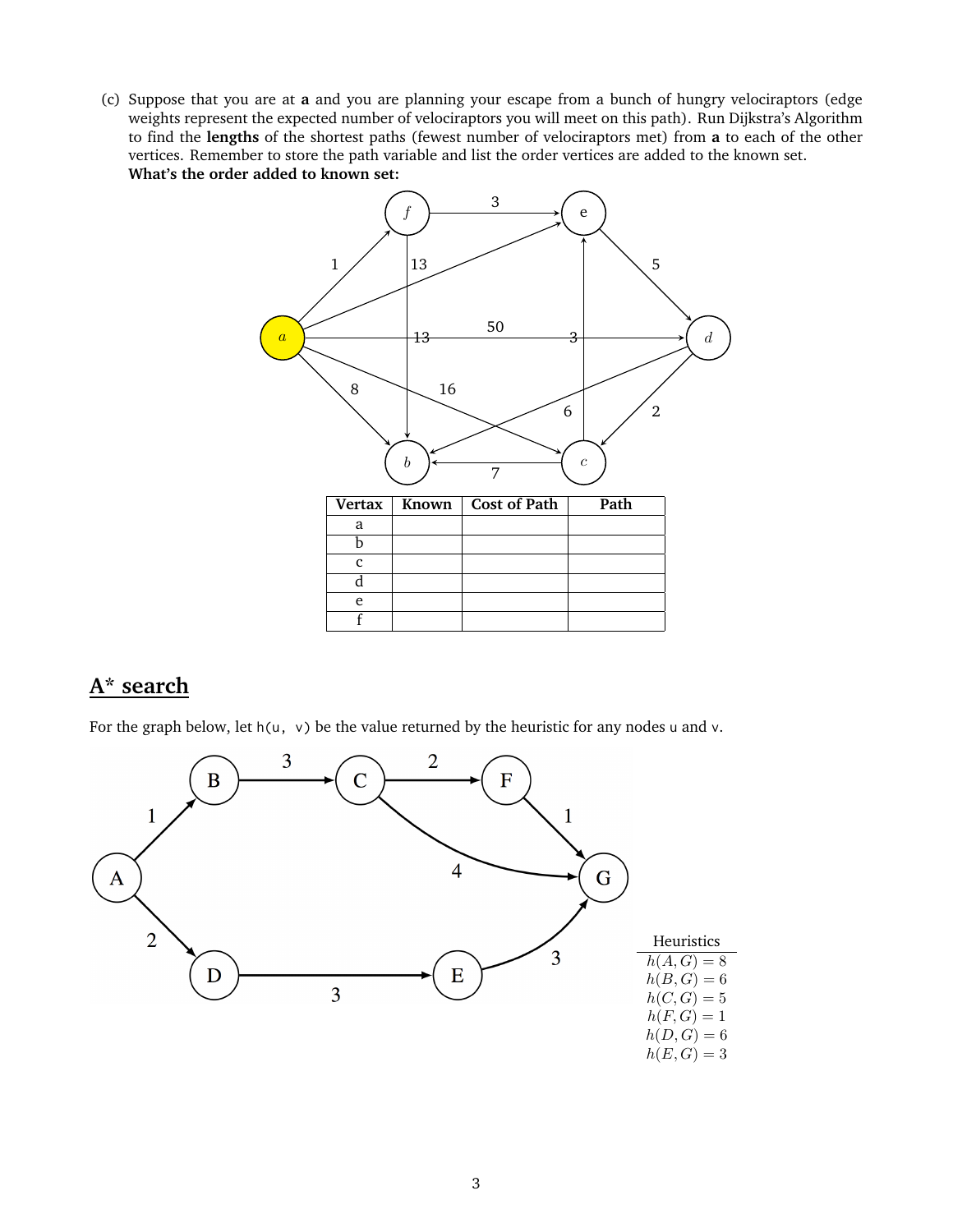(a) Given the weights and heuristic values for the graph above, what path would  $A^*$  search return, starting from A and with  $G$  as a goal?

### **Solution:**

A\* would return  $A - D - E - G$ . The cost here is  $2 + 3 + 3 = 8$ .

**Explanation**: A\* runs in a very similar fashion to Dijkstra's. The only difference is the priority in the priority queue. For A\*, whenever computing the priority (for the purposes of the priority queue) of a particular node *n*, always add  $h(n)$  to whatever you would use with Dijkstra's.

# **Minimum Spanning Trees**

Consider the following graph:



(a) What happens if we run Prim's algorithm starting on node A? What are the final costs and edges selected? Give the set of edges in the resulting MST.

#### **Solution:**

| Step | Components                    | Edge  |
|------|-------------------------------|-------|
|      | ${A} {B} {C} {D} {E} {F} {G}$ | (A,B) |
|      | ${A,B} {C} {D} {E} {F} {G}$   | (B,C) |
| 3    | ${A,B,C} {D} {E} {F} {G}$     | (C,D) |
| 4    | ${A,B,C,D} {E} {F} {G}$       | (C,E) |
|      | ${A,B,C,D,E}$ {F} {G}         | (D,F) |
| b    | ${A,B,C,D,E,F}$ ${G}$         | (F,G) |
|      |                               |       |

(b) What happens if we run Prim's algorithm starting on node  $E$ ? What are the final cost and edges selected? Give the set of edges in the resulting MST.

| Step | Components                                | Edge  |
|------|-------------------------------------------|-------|
|      | ${A} {B} {C} {D} {E} {F} {G}$             | (E,C) |
| 2    | ${C, E} {A} {B} {D} {F} {G}$              | (C,D) |
| 3    | $(C,D,E)$ $\{A\}$ $\{B\}$ $\{F\}$ $\{G\}$ | (C,B) |
| 4    | ${B,C,D,E} {A} {F} {G}$                   | (B,A) |
| 5    | ${A,B,C,D,E}$ {F} {G}                     | (D,F) |
| 6    | ${A,B,C,D,E,F}$ ${G}$                     | (F,G) |
|      |                                           |       |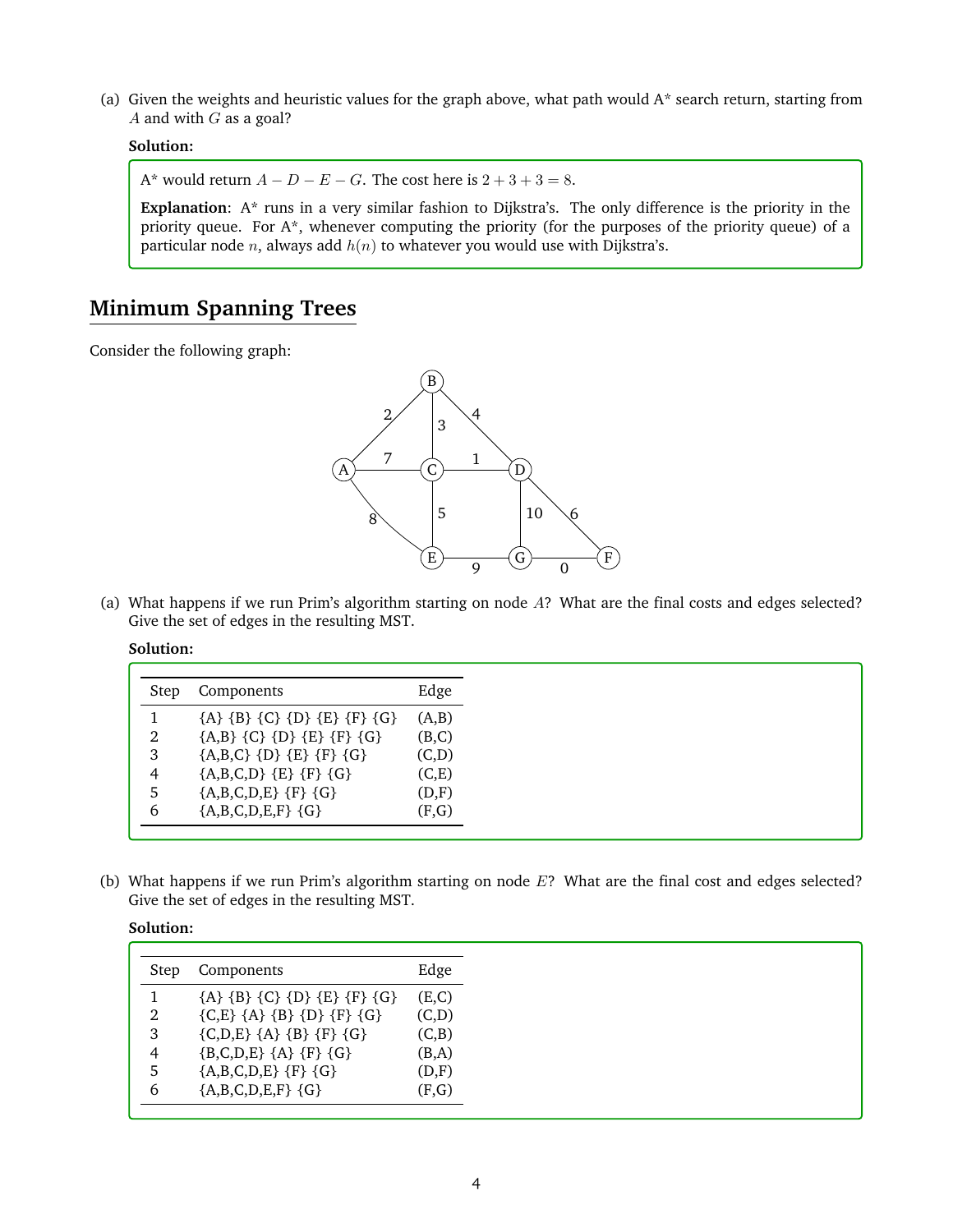(c) What happens if we run Prim's algorithm starting on *any* node? What are the final costs and edges selected? Give the set of edges in the resulting MST.

### **Solution:**

The answer would be the same as the one we get above, since for each node, we always choose the smallest-weight edge that links to it.

(d) What happens if we run Kruskal's algorithm? Give the set of edges in the resulting MST.

## **Solution:**

We'll use this table to keep track of components and edges we processed. The edges are listed in an order sorted by weight.

| Step | Components | Edge  | Include? |
|------|------------|-------|----------|
| 1    |            | (F,G) |          |
| 2    |            | (C,D) |          |
| 3    |            | (A,B) |          |
| 4    |            | (B,C) |          |
| 5    |            | (B,D) |          |
| 6    |            | (C,E) |          |
| 7    |            | (D,F) |          |
| 8    |            | (A,C) |          |
| 9    |            | (A,E) |          |
| 10   |            | (E,G) |          |
| 11   |            | (D,G) |          |

After executing Kruskal's algorithm on the above graph, we get

| Step | Components                    | Edge  | Include?       |
|------|-------------------------------|-------|----------------|
| 1    | ${A} {B} {C} {D} {E} {F} {G}$ | (F,G) | <b>Yes</b>     |
| 2    | ${A} {B} {C} {D} {E} {F,G}$   | (C,D) | <b>Yes</b>     |
| 3    | ${A} {B} {C,D} {E} {F,G}$     | (A,B) | Yes            |
| 4    | ${A,B} {C,D} {E} {F,G}$       | (B,C) | <b>Yes</b>     |
| 5    | ${A,B,C,D}$ ${E}$ ${F,G}$     | (B,D) | No.            |
| 6    | ${A,B,C,D}$ ${E}$ ${F,G}$     | (C,E) | Yes            |
| 7    | ${A,B,C,D,E}$ {F,G}           | (D,F) | Yes            |
| 8    | ${A,B,C,D,E,F,G}$             | (A,C) | N <sub>o</sub> |
| 9    | ${A,B,C,D,E,F,G}$             | (A,E) | N <sub>0</sub> |
| 10   | ${A,B,C,D,E,F,G}$             | (E,G) | N <sub>o</sub> |
| 11   | ${A,B,C,D,E,F,G}$             | (D,G) | No.            |

(e) Suppose we modify the graph above and add a heavier parallel edge between A and E, which would result in the graph shown below. Would your answers for above subparts (a, b, c, and d) be the same for this following graph as well?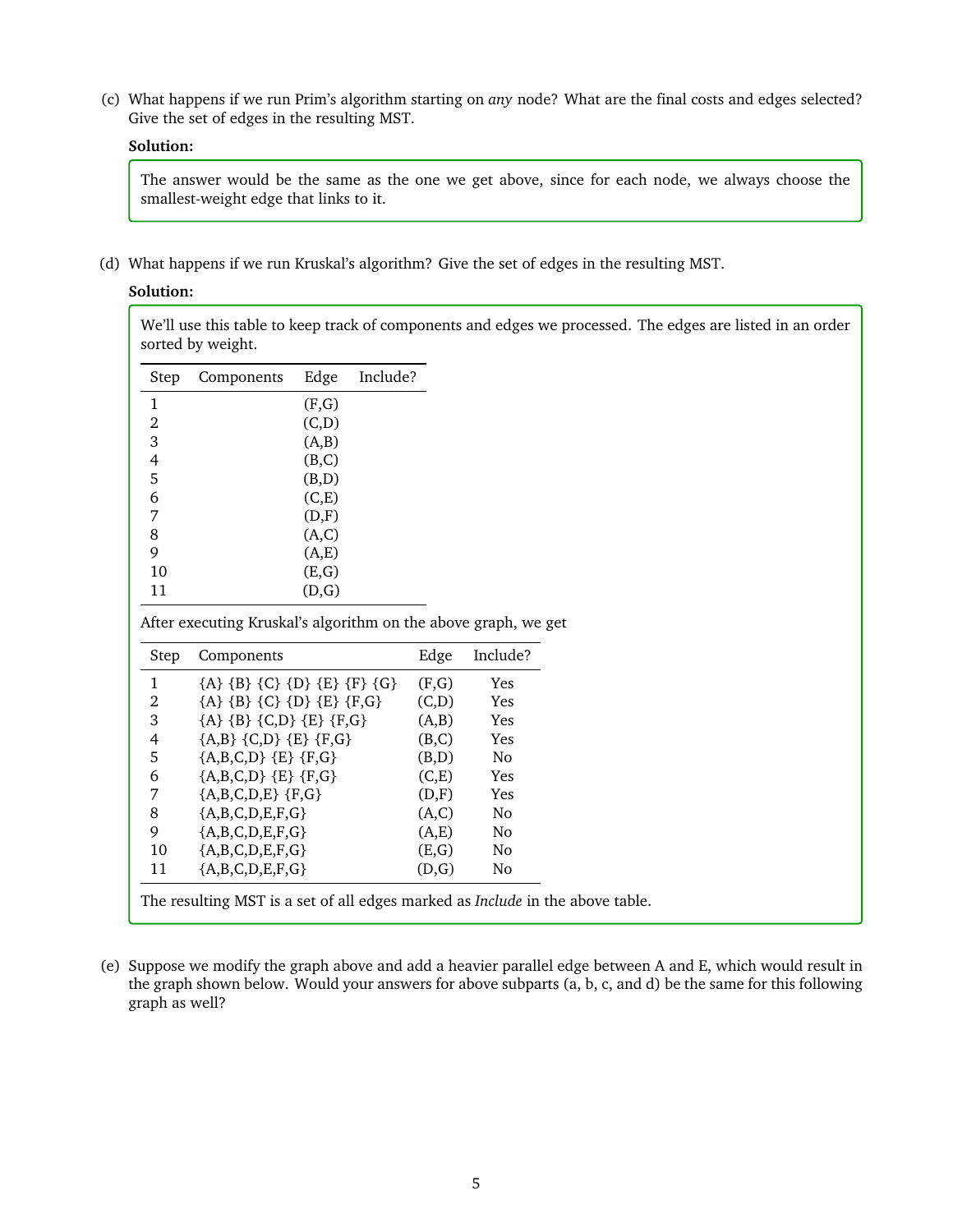

#### **Solution:**

The steps are exactly the same, since we don't consider the heavier edge when there are parallel edges. The reason is that the heavier edge would be considered as the best edge when there is a lighter one that can be added to the graph.

# **Minimum Spanning Tree**

## **2. MST conceptual questions**

Answer each of these true/false questions about minimum spanning trees.

(a) A MST contains a cycle.

#### **Solution:**

False. Trees (including minimum spanning trees) never contain cycles.

(b) If we remove an edge from a MST, the resulting subgraph is still a MST.

#### **Solution:**

False, the set of edges we chose will no longer connect everything to everything else.

(c) If we add an edge to a MST, the resulting subgraph is still a MST.

#### **Solution:**

False, an MST on a graph with *n* vertices always has  $n - 1$  edges.

(d) If there are V vertices in a given graph, a MST of that graph contains  $|V| - 1$  edges.

#### **Solution:**

This is true (assuming the initial graph is connected).

Answer these questions about Kruskal's algorithm.

(a) Execute Kruskal's algorithm on the following graph. Fill the table.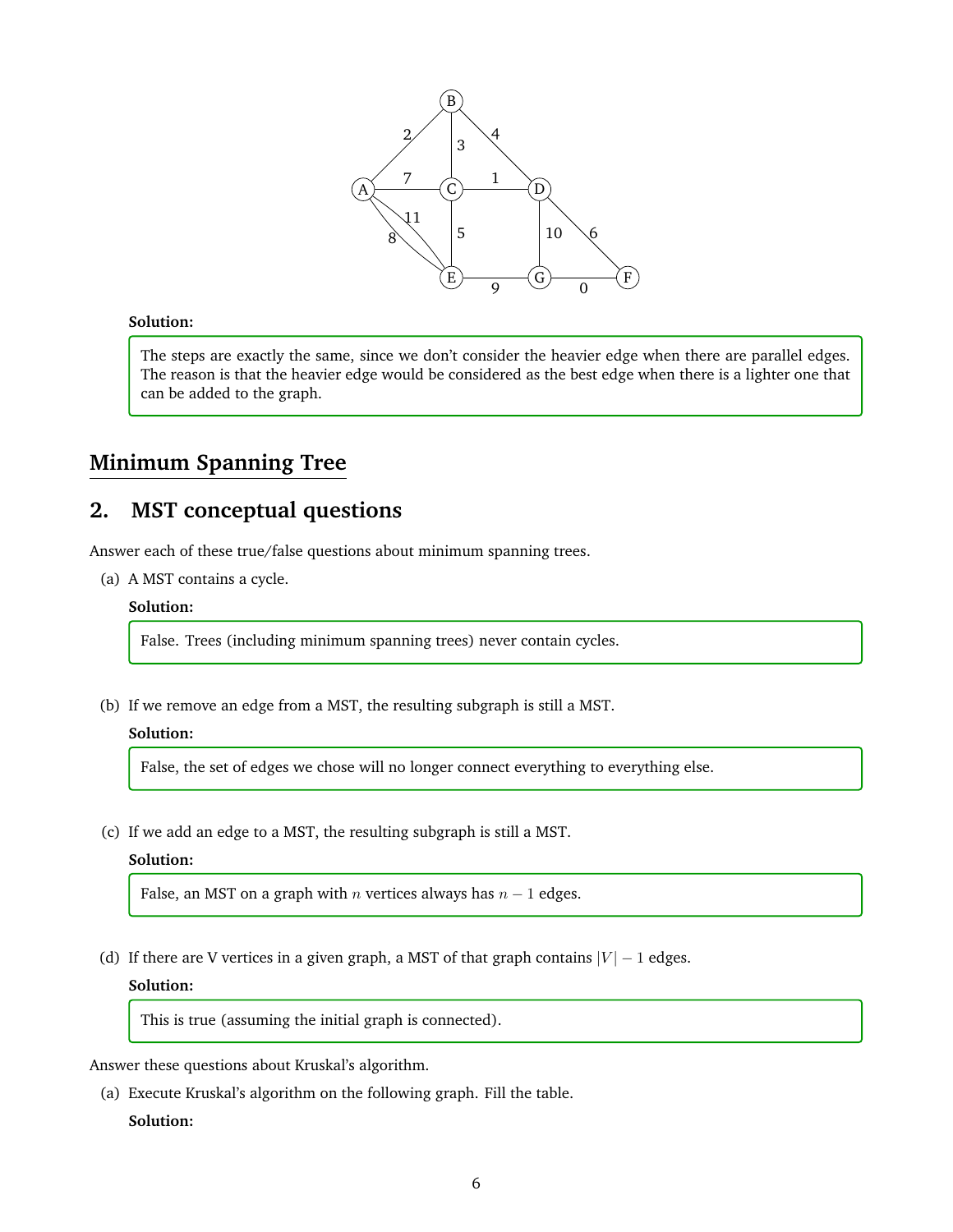|                             | <b>Step</b>    | Components                     | Edge          | Include?          |
|-----------------------------|----------------|--------------------------------|---------------|-------------------|
| A<br>B<br>10<br>E<br>8<br>4 | $\mathbf{1}$   | {A} {B} {C} {D} {E} {F}        | A, B          | Yes               |
|                             | $\overline{2}$ | {A, B} {C} {D} {E} {F}         | $D$ $B$ , C   | Yes               |
|                             | 3              | ${A,B}$ ${C,D}$ ${E}$ ${F}$    | E, F          | 10 <sup>2</sup>   |
|                             | 4              | ${A, B}$ { $C, D$ } { $E, F$ } | A, C          | Yes               |
|                             | 5              | $\{A, B, C, D\}$ $E,F$         | $\beta$ , $C$ | $N_{\mathcal{D}}$ |
| 6<br>9                      | 6              |                                | D, F          | Yes               |
| $\overline{C}$              | $\overline{7}$ | ${A, B, C, D, E, F}$           | A, D          | $N_{\sigma}$      |
| F<br>D                      | 8              |                                | c, F          | No                |
|                             | 9              |                                | B, F          | NO                |
|                             | 10             |                                | C, E          | NO                |
|                             | 11             | $\sim$ 1.1                     | E, B          | $\sim 0$          |

(b) In this graph there are 6 vertices and 11 edges, and the for loop in the code for Kruskal's runs 11 times, a few more times after the MST is found. How would you optimize the pseudocode so the for loop terminates early, as soon as a valid MST is found.

#### **Solution:**

Use a counter to keep track of the number of edges added. When the number of edges reaches  $|V| - 1$ , exit the loop.

# **3. Prim's vs. Kruskal's**

Consider the following graph: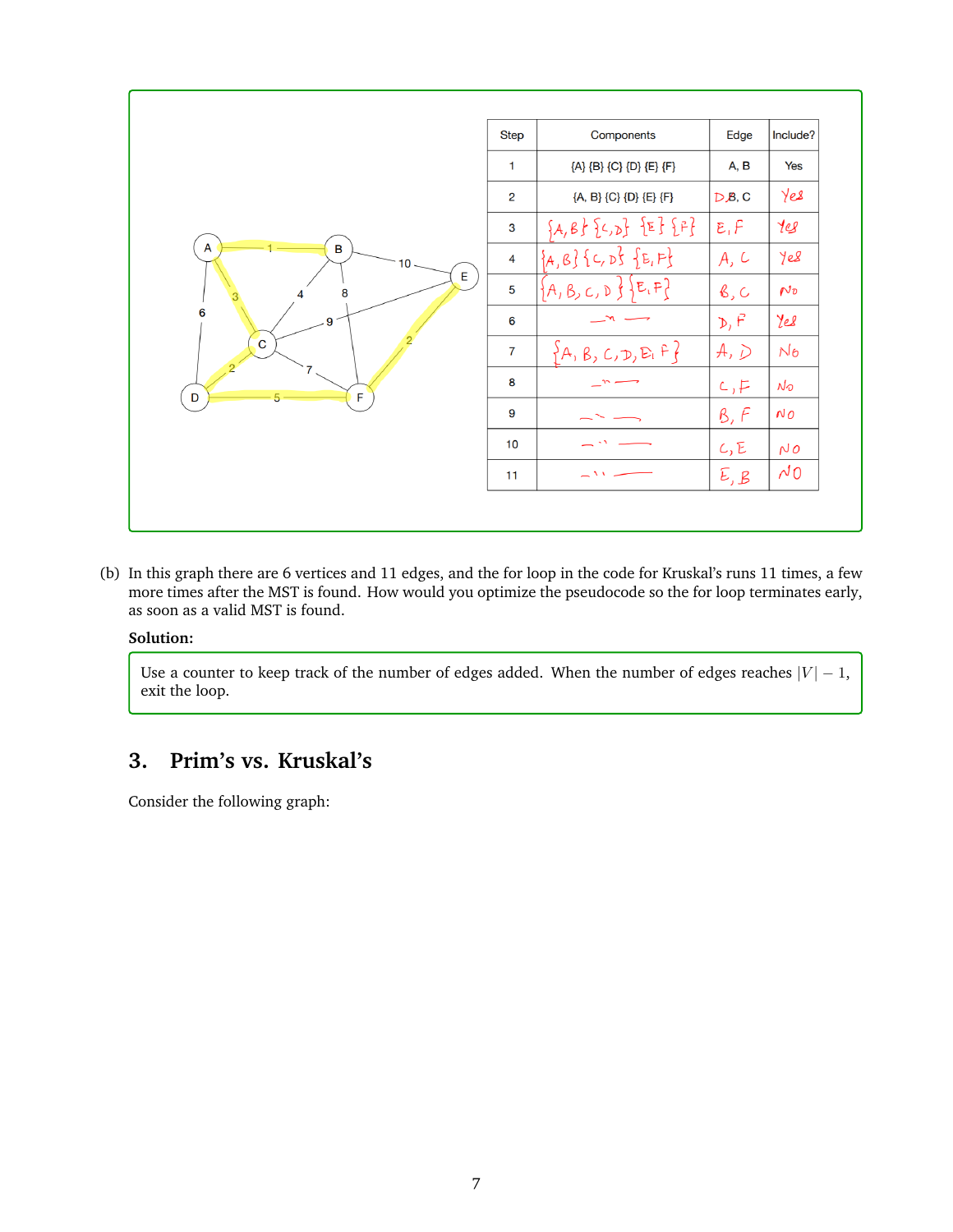

Find an MST of this graph using both Prim's and Kruskal's.

#### Prim's:

| <b>Vertex</b> | Known | <b>Cost of Edge</b> |
|---------------|-------|---------------------|
| a             | True  | O                   |
| h             | True  | $\infty$            |
| $\mathbf{c}$  | True  | $\infty$            |
| d             | True  | $\infty$            |
| e             | True  | $\infty$            |
| f             | True  | $\infty$            |
| g             | True  | $\infty$            |
| h             | True  | $\infty$            |
| i             | True  | $\infty$            |
|               | True  | $\infty$            |
| k             | True  | $\infty$            |
|               | True  | ₩                   |

## Kruskal's:

## **Solution:**

First, consider Prim's algorithm.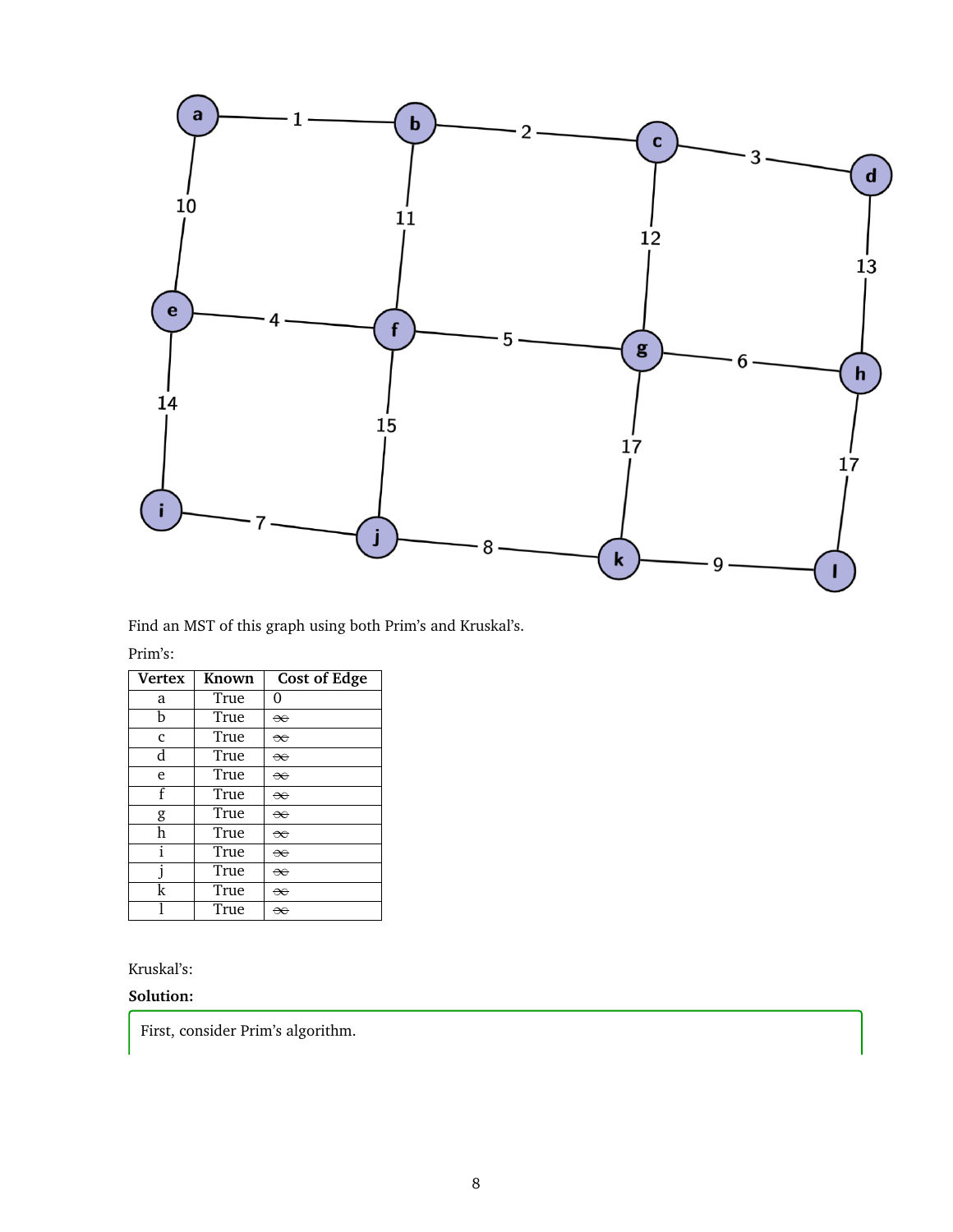| <b>Vertex</b> | Known |          | <b>Cost of Edge</b> |      |    |    |
|---------------|-------|----------|---------------------|------|----|----|
| a             | True  | 0        |                     |      |    |    |
| b             | True  | $\infty$ | 01                  |      |    |    |
| c             | True  | $\infty$ | 02                  |      |    |    |
| d             | True  | $\infty$ | 03                  |      |    |    |
| e             | True  | $\infty$ | 10                  |      |    |    |
| f             | True  | $\infty$ | $^{\rm 11}$         | 04   |    |    |
| g             | True  | $\infty$ | $+2$                |      | 05 |    |
| h             | True  | $\infty$ | $+3$                |      | 06 |    |
| i             | True  | $\infty$ |                     | 14   |    |    |
|               | True  | $\infty$ |                     | $+5$ |    | 07 |
| k             | True  | $\infty$ |                     | 47   |    | 08 |
|               | True  | $\infty$ |                     |      | 47 | 09 |

Using Kruskal's algorithm.

• Sorted Edges: (a, b), (b, c), (c, d), (e, f), (f, g), (g, h), (i, j), (j, k), (k, l), (a, e), (b, f), (c, g), (d, h), (e, i), (f, j), (g, k), (h, l)

- UF Forests:
	- **–** {a}, {b}, {c}, {d}, {e}, {f}, {g}, {h}, {i}, {j}, {k}, {l}
	- **–** {a, b, c, d}, {e, f, g, h}, {i, j, k, l}
	- **–** {a, b, c, d, e, f, g, h}, {i, j, k, l}
	- **–** {a, b, c, d, e, f, g, h, i, j, k, l}

Both methods will give you the following minimum spanning tree:

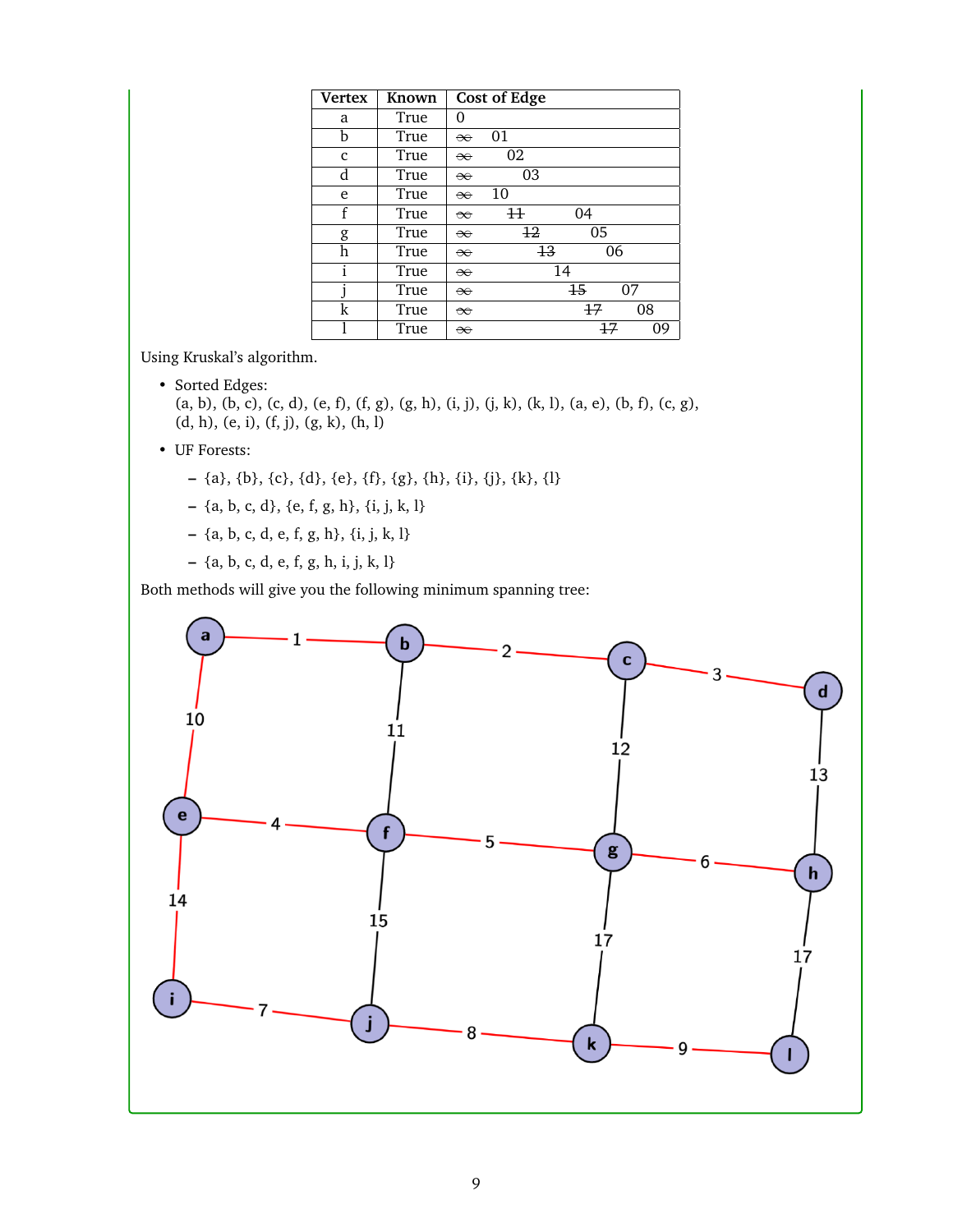# **4. Snow day!**

It's snowing at UW during finals week! The school administration can't cancel school, but there is only one plow. They create this graph to show how fast the plow can clear the paths between these buildings. However, after the plow clears a road it can move through it instantanteously.



Classes start in half an hour. Is it possible to clear enough roads for students to have a route between each building before then?

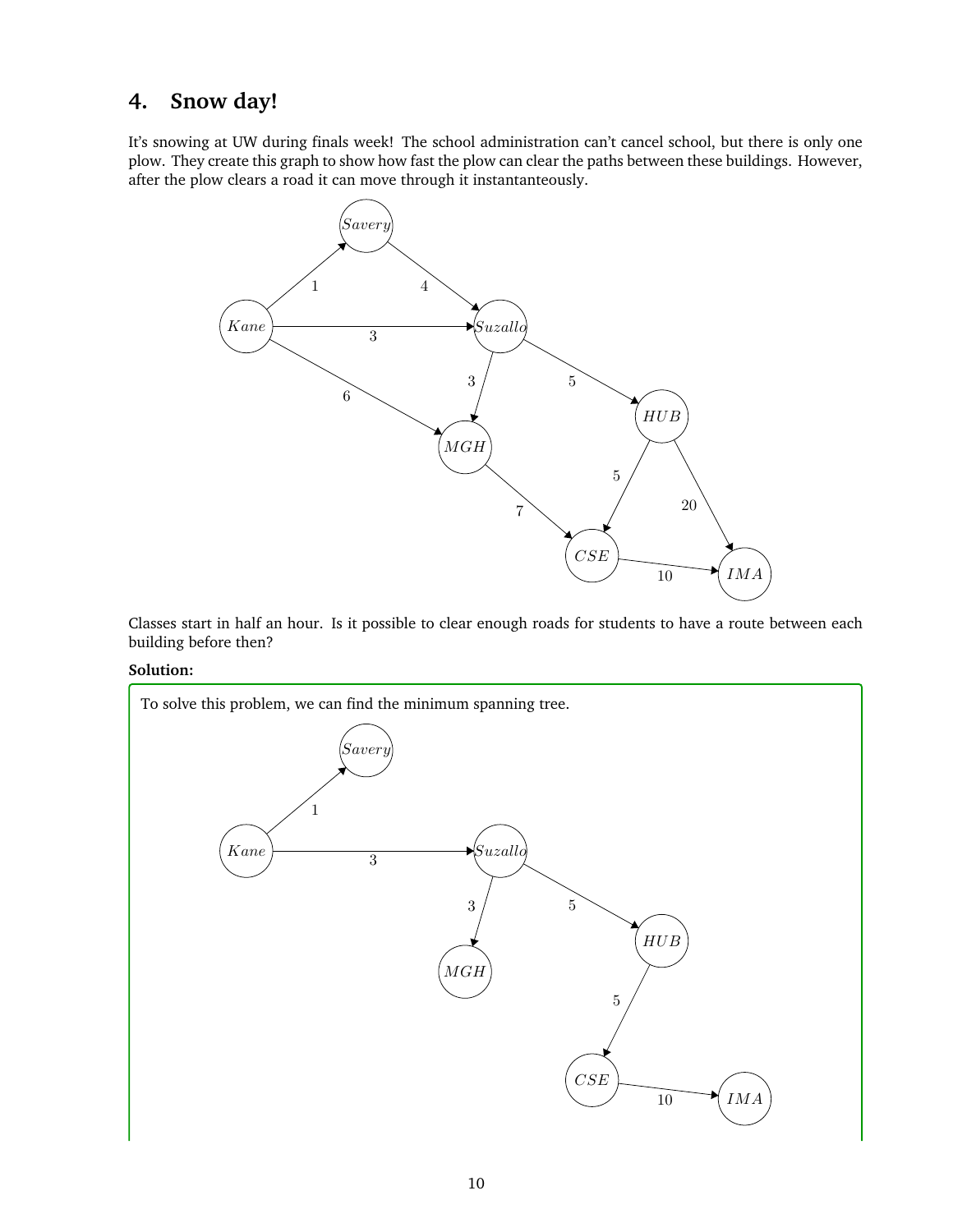The total cost of the minimum spanning tree is 27, so the plow should barely be able to clear the roads on time.

# **Graph Modeling**

# **5. DJ Kistra**

You've just landed your first big disk jockeying job as "DJ Kistra."

During your show you're playing "Shake It Off," and decide you want to slow things down with "Wildest Dreams." But you know that if you play two songs whose tempos differ by more than 10 beats per minute or if you play only a portion of a song, that the crowd will be very disappointed. Instead you'll need to find a list of songs to play to gradually get you to "Wildest Dreams." Your goal is to transition to "Wildest Dreams" as quickly as possible (in terms of seconds).

You have a list of all the songs you can play, their speeds in beats per minute, and the length of the songs in seconds.

(a) Describe a graph you could construct to help you solve the problem. At the very least you'll want to mention what the vertices and edges are, and whether the edges are weighted or unweighted and directed or undirected.

#### **Solution:**

Have a vertex for each song. Draw a directed edge from song A to song B if (and only if) song B is slower than A, but the difference between their speeds is at most 10 beats per minute. Add a weight equal to the length of song B to each such edge.

(b) Describe an algorithm to construct your graph from the previous part. You may assume your songs are stored in whatever data structure makes this part easiest. Assume you have access to a method makeEdge(v1, v2, w) which creates an edge from v1 to v2 of weight w.

**Solution:**

```
foreach(Song s1){
      foreach(Song s2){
           if( s2.bpm < s1.bpm &8. |s1.bpm - s2.bpm| <= 10)
                insert(s1, s2, s2.songLength)
      }
}
```
As long as our data structure as an efficient iterator this algorithm will run in  $O(|V|^2)$  time. If your song is stored in a data structure that can be sorted by bpm, you can increase the speed to  $O(S \log S + E)$  where  $S$  is the number of songs and  $E$  is the number of edges in the resulting graph by adding an early exit to the loop.

(c) Describe an algorithm you could run on the graph you just constructed to find the list of songs you can play to get to "Wildest Dreams" the fastest without disappointing the crowd.

## **Solution:**

Run Dijkstra's from "Shake It Off." When the algorithm finishes, use back pointers from "Wildest Dreams" (and reverse the order) to find the songs to play.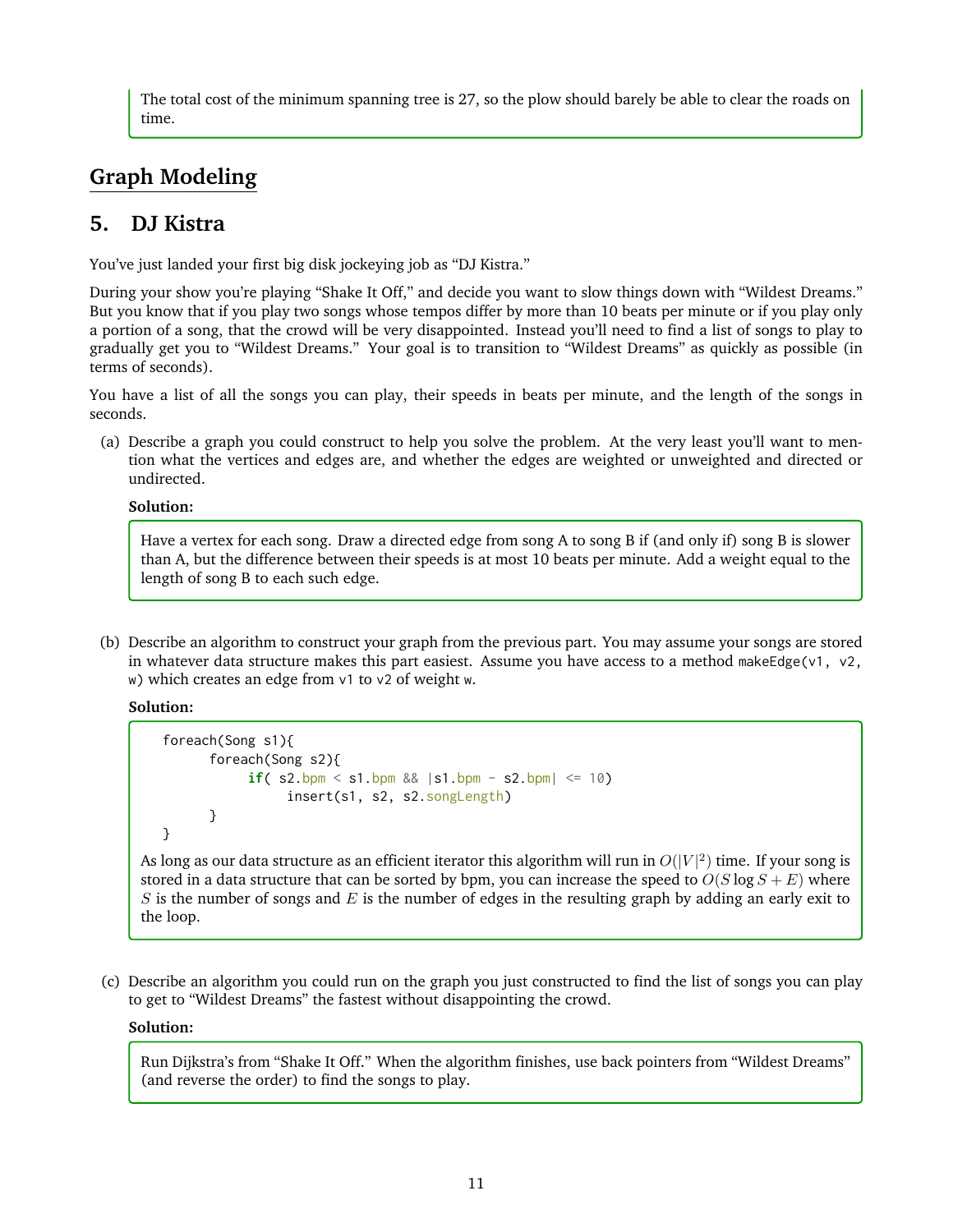(d) What is the running time of your plan to find the list of songs? You should include the time it would take to construct your graph and to find the list of songs. Give a simplified big-O running time in terms of whatever variables you need.

#### **Solution:**

The answer will depend on what you chose in the previous parts. The sorted list approach gives a running time of  $O(S \log S + E \log S)$ 

## **6. Snow Day**

After 4 snow days last year, UW has decided to improve its snow response plan. Instead of doing "late start" days, they want an "extended passing period" plan. The goal is to clear enough sidewalks that everyone can get from every classroom to every other **eventually** but not necessarily very quickly.

Unfortunately, UW has access to only one snowplow. Your goal is to determine which sidewalks to plow and whether it can be done in time for the first 8:30 AM lectures.

You have a map of campus, with each sidewalk labeled with the time it will take to plow to clear it.

(a) Describe a graph that would help you solve this problem. You will probably want to mention at least what the vertices and edges are, whether the edges are weighted or unweighted, and directed or undirected.

#### **Solution:**

Have a vertex for each building and an edge for each section of sidewalk. The edges should be undirected, and weighted by the time it will take the snowplow to clear it.

(b) What algorithm would you run on the graph to figure out which sidewalks to plow? Explain why the output of your algorithm will be able to produce a "extended passing period" plowing plan.

#### **Solution:**

Run an MST algorithm (either Kruskal's or Prim's). Whatever edges are chosen are the sidewalks the plow should clear. Why is this valid for the extended passing period plan? For example, why can students get from every classroom to every other?

(c) How can you tell whether the plow can actually clear all the sidewalks in time?

#### **Solution:**

Look at the weight of the MST. That's how long it will take to plow. If the plow can start in time to finish by 8:30, then we can start on time!

# **7. Negative edge weights**

If you enjoy reading Pokémon jokes, you can read the flavor text to understand where the graph problem comes from. Otherwise, you can skip those parts and just read the formal statements.

**Flavor Text** You and your trusty Pikachu have made it halfway through Viridian Forest, but things have taken a turn for the worst. That last Weedle poisoned your Pikachu, and you're all out of antidotes.

In the Pokémon world, the poison doesn't do any damage as long as you stay *perfectly still*. But every time you take a step, the poison does a little bit of damage to your poor friend Pikachu.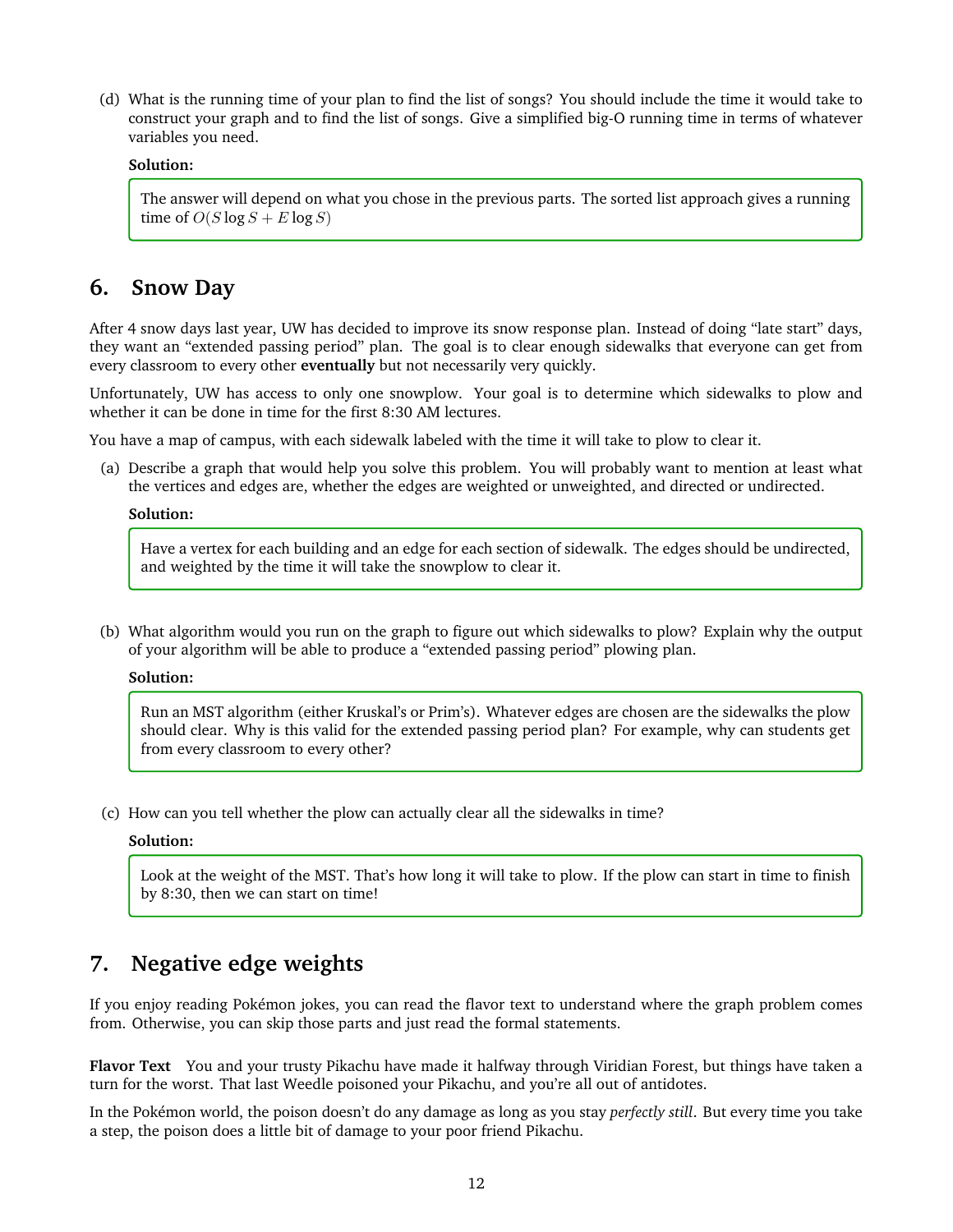Thanks to Bulbapedia<sup>[1](#page-12-0)</sup>, you know the exact map of Viridian Forest. Knowing that each step will cost your Pikachu exactly one of its precious hit points, you will need to find an efficient path through the forest.<sup>[2](#page-12-1)</sup>

**Formal Statement** In a video game you are playing, each step you take costs a character (Pikachu) one unit of health. You have a map of the level (Viridian Forest) – your goal is to reach the end of the level (marked on your map) while losing as little health as possible.

(a) Describe a graph and an algorithm run on that graph to find the path through the forest to save as many of Pikachu's hit points as possible (i.e. the path with the fewest number of steps).

#### **Solution:**

Have a vertex for each possible location in Viridian Forest, and an edge between every two vertices we can move between in one step. Since Pikachu loses the same amount of hit points per step, we can just leave the graph unweighted.

Since the graph is unweighted, we can just run BFS, starting from our current location, with a target of the end of Viridian Forest.

You could use either a directed graph or an undirected graph for this part.

<span id="page-12-1"></span><span id="page-12-0"></span><sup>1</sup>Like Wikipedia, but for Pokémon!

<sup>&</sup>lt;sup>2</sup>Don't worry about running into wild Pokémon. For some reason you have a huge number of repels. Next time, maybe invest in full heals or potions instead.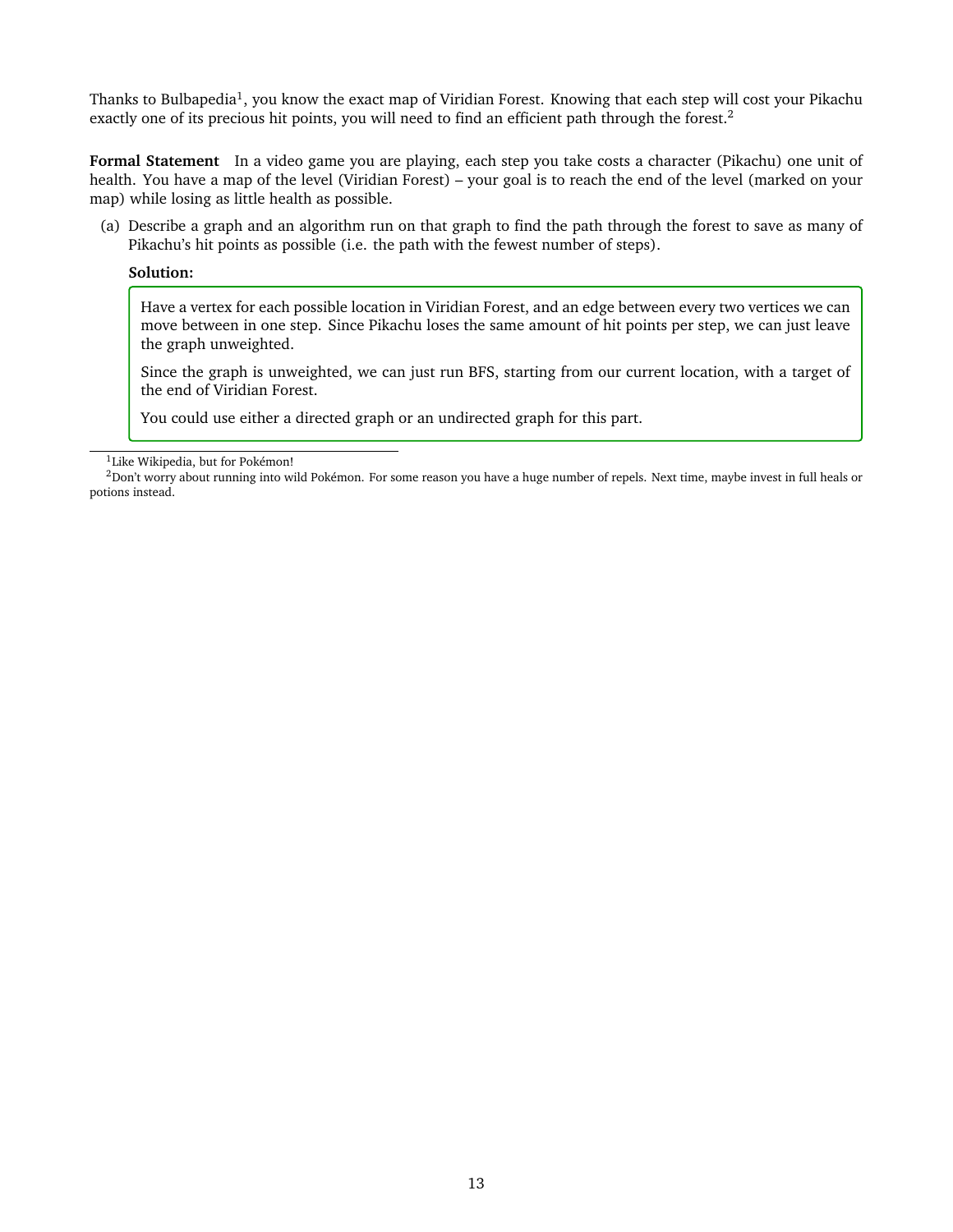(b) **Flavor Text** You run your algorithm and come to a devastating realization – the edge of Viridian Forest is at least 25 steps away, and Pikachu has only 20 hit points left. If you just walk to the end of the forest, Pikachu will faint before reaching the next Pokémon Center. So you come up with a backup plan. Returning to Bulbapedia, you see there is a potion just a little bit out of the way of the fastest path.

Brock tells you he knows how to update your graph to find the best path now. He says he'll add a dummy vertex to the graph where the potion is and connect up the new vertex with a (directed) edge of length  $-20$ , to represent undoing the loss of 20 hit points.

**Formal Statement** You realize your character doesn't have enough health to make it to the edge of the forest. But you know there is a healing item (a "potion") somewhere in the forest, that will give you back 20 units of health.

A friend (Brock) suggests the following update: add a dummy vertex to the graph where the healing item is and connect up the new vertex with a (directed) edge of length −20, to represent undoing the loss of 20 hit points.



9 spots in Viridian Forest, the corresponding vertices before Brock's transformation and the same vertices after the transformation.

Tell Brock why his representation isn't quite going to work (hint: you can only use the potion once. What happens if the potion edge is part of a cycle?).

#### **Solution:**

The potion edge is part of a cycle.

What happens if you go around the cycle repeatedly? Each time the distance you've gone gets "shorter!" So no matter how many times you've gone around the cycle you should go around once more, and you'll be able to find an even shorter path from your current location to the edge of the forest. With Brock's representation, the shortest path isn't even defined!